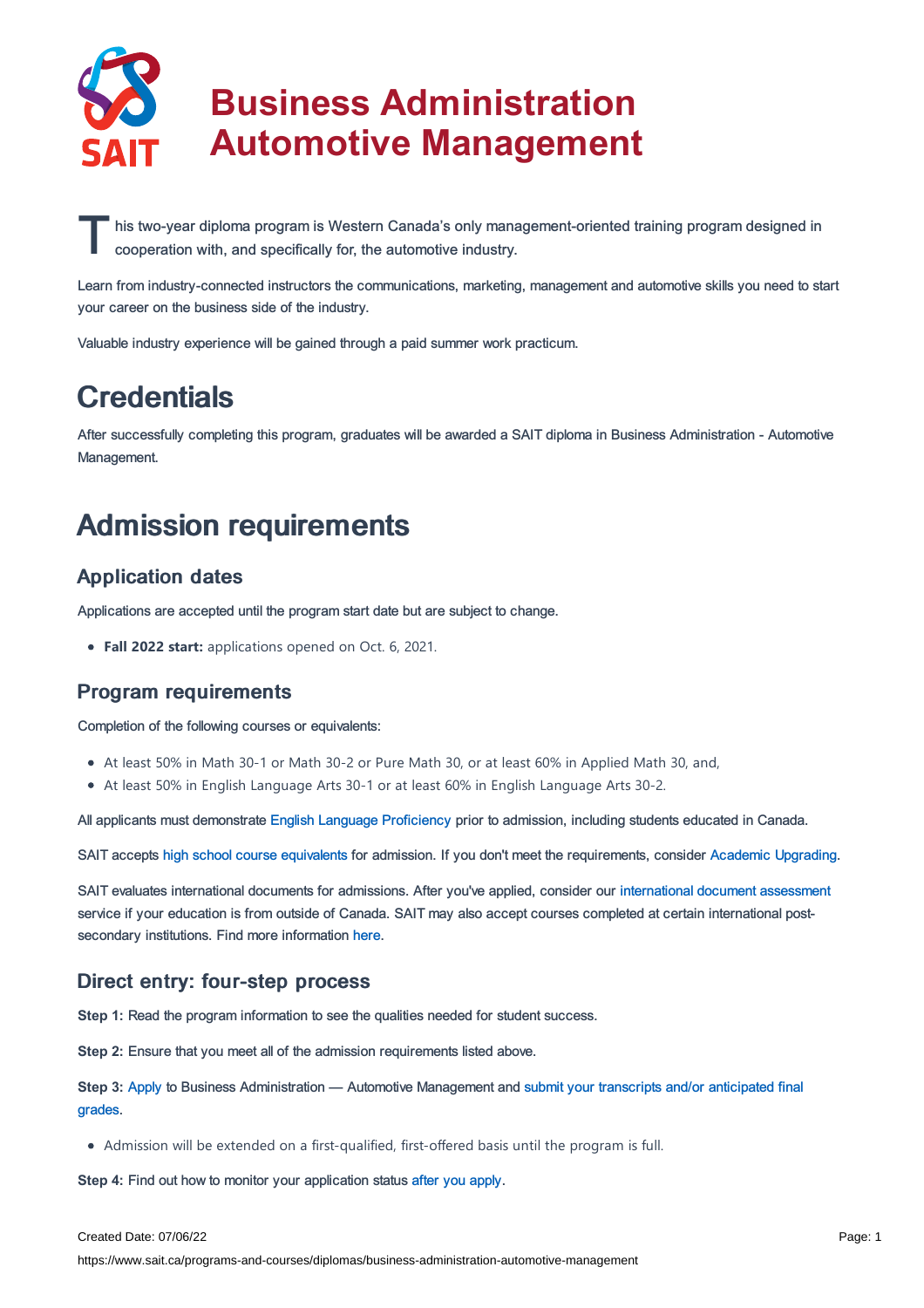## Communication during admission

Email is the primary source of communication during the selection process. Ensure your personal email account is managed appropriately to receive our emails, files and communications. We recommend you add the [transportation.info@sait.ca](https://sait.camailto:transportation.info@sait.ca) domain to your safe senders' list or you risk missing critical email messages.

### Costs 2022/23

### Domestic tuition and fees

Cost per credit: \$169

| Year | <b>Number of semesters</b> | <b>Tuition fees</b> | <b>SAIT fees</b> | Saitsa fees* | <b>Total</b> |
|------|----------------------------|---------------------|------------------|--------------|--------------|
|      |                            | \$5,577             | \$1,065          | \$698.50     | \$7,340.50   |
|      |                            | \$5,070             | \$916            | \$553        | \$6,539      |

### International tuition and fees

Cost per credit: \$534.91

| Year | <b>Number of semesters</b> | <b>Tuition fees</b> | <b>SAIT fees</b> | Saitsa fees* | Total       |
|------|----------------------------|---------------------|------------------|--------------|-------------|
|      |                            | \$17,652.03         | \$1,065          | \$698.50     | \$19,415.53 |
|      |                            | \$16,047.30         | \$916            | \$553        | \$17,516.30 |

\*Maximum fee. Actual fees may be less and are based on the number of credits a student takes per semester and whether they opt-out of health and dental benefits.

### SAIT fees

- Campus athletic and recreation fee:
	- Year 1: \$245
	- Year 2: \$196
- Universal transit pass (Upass): \$320
- Student support fee:
	- Year 1: \$250
	- Year 2: \$200
- Student technology fee:
	- Year 1: \$250
	- Year 2: \$200

### Saitsa fees

#### Student Association fee

- $Maximum$ 
	- Year 1: \$436.50
	- Year 2: \$291

This is the maximum amount the student will pay. Actual fees may be less and are based on the number of credits the students

Created Date: 07/06/22